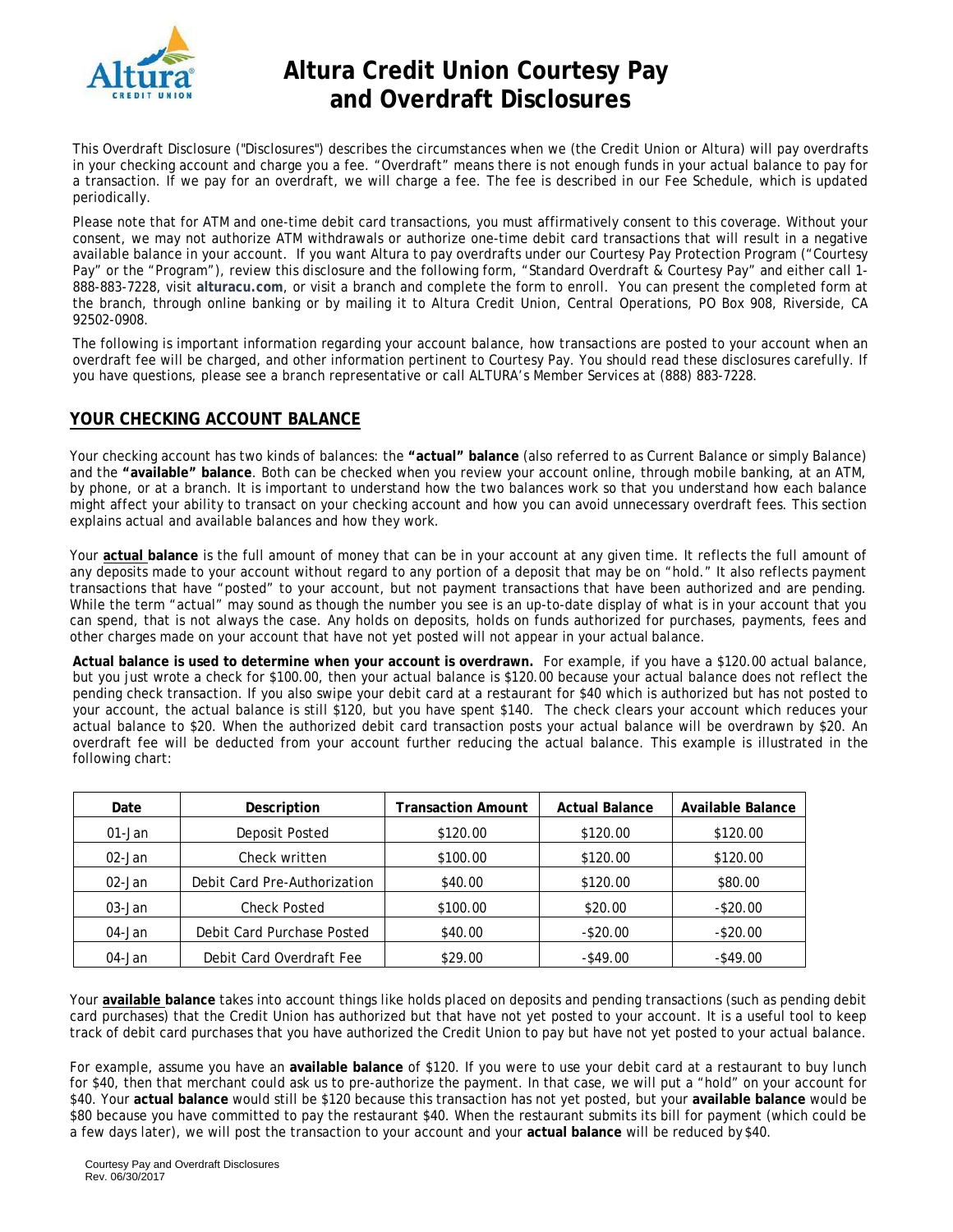

### **HOW TRANSACTIONS ARE POSTED TO YOUR ACCOUNT**

There are basically two types of transactions in your account:

- Credits or deposits into your account.
- Debits or payments out of your account.

It is important to understand how each is applied to your account so that you know how much money you have and how much is available to you at any given time. This section explains generally how and when we post transactions to your account.

**Credits.** Most deposits are added to your account when we receive them. For some checks you deposit, only \$200 will post to your available balance at the time of deposit; the balance will post to your available balance two (2) business days later. There may be extended holds on check deposits on new accounts or checks over \$5,000. Thus, your available balance may not reflect the most recent deposits to your account. For details on the availability for withdrawal of your deposits, see the section of "About your Credit Union Deposit Accounts" entitled "Your Ability To Withdraw Funds."

**Debits.** There are several types of debit transactions. Each type of debit transaction is described generally below. Keep in mind that there are many ways transactions are presented for payment by merchants, and the Credit Union is not necessarily in control of when transactions are received. Altura posts items to your account as they are presented for payment. Below is a list of the most common type debits which will post to your account:

- **Checks.** When you write a check, it is processed through the Federal Reserve system. We receive data files of cashed checks from the Federal Reserve each day. The checks drawn on your account are compiled from these data files and paid each day.
- **ACH Payments.** We receive data files every day from the Federal Reserve with Automated Clearing House or ACH transactions. These include, for example, automatic bill pays you have signed up for.
- **Point of Sale (POS) Debit Card Transactions.** These are transactions where you use your debit card and you enter your PIN number at the time of the sale. They are similar to ATM withdrawals because money is usually deducted from both your actual balance and your available balance immediately at the time of the transaction. However, some POS transactions are not presented for payment immediately; it depends on the merchant.
- **Signature Debit Card Transactions.** These are transactions where you make a purchase with your debit card and you do not enter your PIN. As described above, in these situations, the merchant may seek prior authorization for the transaction. When that happens, we generally place a temporary hold and deduct the amount of the transaction from your available balance. We refer to this temporary hold as an "authorization hold," and the amount of the authorization hold will be subtracted from your available balance. Authorizations are deducted from your available balance but not your actual balance as they are received by us throughout each day. At some point after you sign for the transaction, it is processed by the merchant and submitted to us for payment. This can happen hours or sometimes days after you signed for it, depending on the merchant and its processing company. These payment requests are received in real time throughout the day and are posted to your account as they are received. **Please note:** the amount of an authorization hold may differ from the actual payment because the final transaction amount may not yet be known to the merchant when the authorization request is submitted. For example, if you use your card at a restaurant, a hold will be placed in the amount of the bill presented to you, but when the transaction posts it will include any tip that you may have added to the bill. This may also be the case where you swipe your debit card at gas stations and hotels and other retail establishments. We cannot control how much a merchant asks us to authorize, or when a merchant submits a transaction for payment.

This is a general description of how certain types of transactions are posted. These practices may change and we reserve the right to pay items in any order we chose as permitted by law.

We may receive multiple deposit and withdrawal transactions on your account in many different forms throughout each business day. This means that you may be charged more than one \$29 fee if we pay multiple transactions when your account is overdrawn.